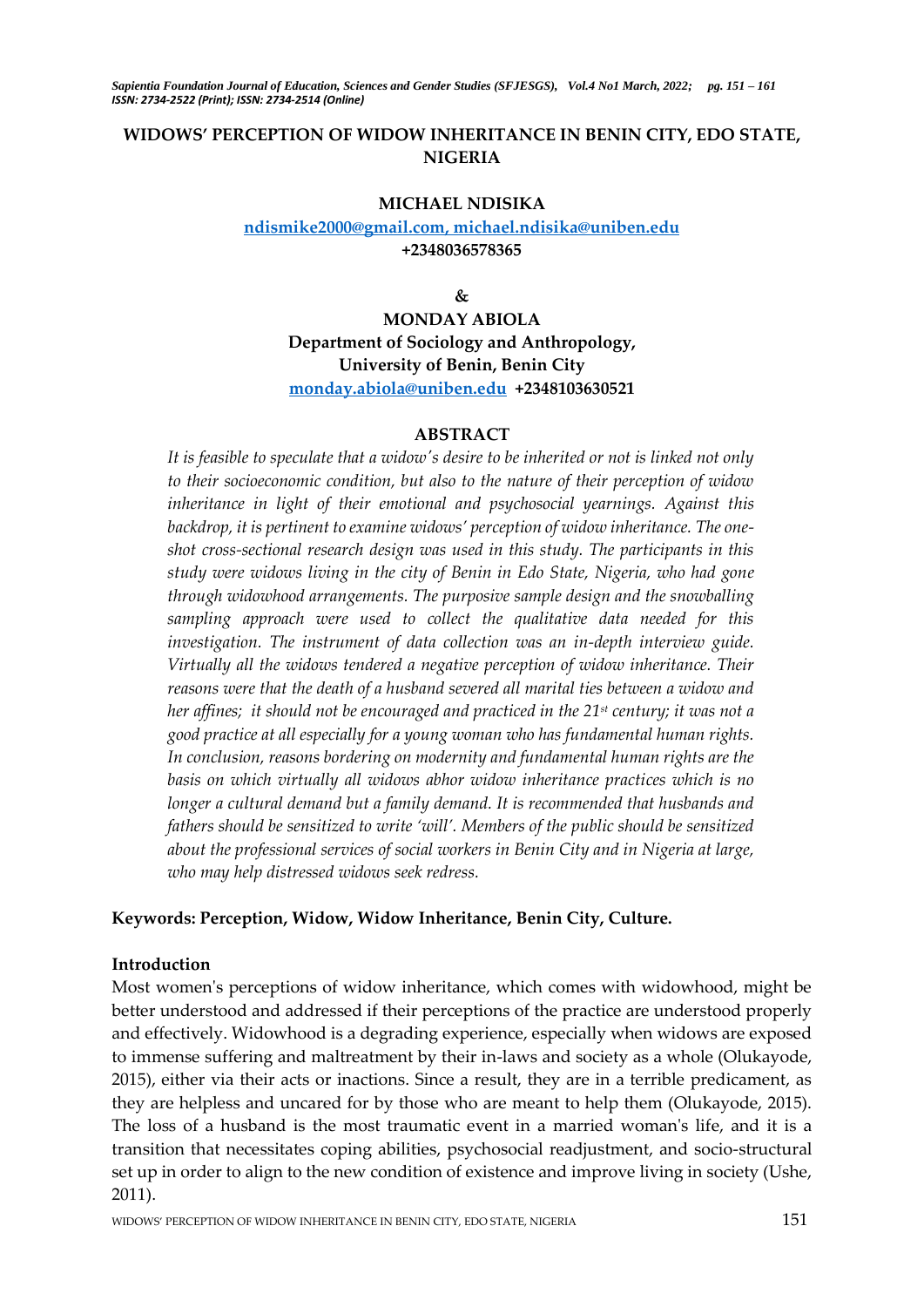Widow inheritance is a common cultural practice in Sub-Saharan Africa that has been linked to a number of social and health issues, including the risk of HIV transmission (Agot et al. 2010). For some widows, remarriage may be profitable or detrimental (Carr, 2004). Several studies, including one by Alliyu (2015), have linked widows' real inheritance and noninheritance in cultures that allow widow inheritance to the widows' socioeconomic situation. However, it is feasible to speculate that a widow's desire to be inherited or not is linked not only to their socioeconomic condition, but also to the nature of their perspective of widow inheritance in light of their emotional and psychosocial longings. This gap in knowledge therefore needs to be filled by examining widows' perception of widow inheritance.

Traditional cultural practices span generations and reveal members of a community's values and beliefs, "some of which are good to all members while others are damaging to a single group, such as women" (Oluoch and Nyongesa, 2013). Furthermore, widowhood practices are inextricably linked to cultural and time-honoured beliefs about death, ghosts, transferred possession, gender roles, family structure, and family ties; this has strengthened and sustained widowhood customs across the world for centuries (Sossou, 2002). However, it is troubling that widow inheritance practices that target women are taken and justified as a result of local custom, and that these women are taught to think that they lack the authority and right to challenge the tradition's demands (Ezejiofor, 2011). Against this backdrop, it is therefore necessary to determine if the widows' perception of widow inheritance is in line with their respective traditional beliefs.

## **Literature Review**

# **Perception of Widow Inheritance**

The view of widow inheritance differs significantly among widows, as well as through time and among ethnic groups. Because it incorporates mindsets, attitudes, worldviews, and beliefs, perception is critical in understanding how and why people behave in certain situations. As a result, examining widows' perceptions of widow inheritance is an important tool for understanding widows' predicament and providing intervention help by experts in social care.

Among the Luo, widows' perception of widow inheritance guarantees that she has a say in the matter (Oluoch&Nyongesa, 2013). If the widow had a choice, it was honoured; if not, the family members chose who should be in charge of the home, with the 'brother' who assumed the deceased's tasks being designated as jater (inheritor) (Nyarwath, 2012; Oluoch&Nyongesa, 2013). In this case, the term "brother" has a broader meaning: it might refer to the deceased's brother, a paternal first cousin, a clan cousin, or an adopted stranger (Wilson, 1961 cited in Oluoch&Nyongesa, 2013). The Luo perspective of marriage and death informs our understanding of this behaviour.

The perception of a widow's inheritance might be altered. The Luo have entrusted the enforcement of widowhood customs to older married women and widows (Oluoch&Nyongesa, 2013). They have been brainwashed into believing that the ceremonies are for the widows' and their children's welfare. Young widows are muted into submission (Sossou, 2002) as they are carried through the ceremonies as "voluntary" participants (Oluoch&Nyongesa, 2013) and cajoled into having an objective sense of widow inheritance by other women in command of the situation.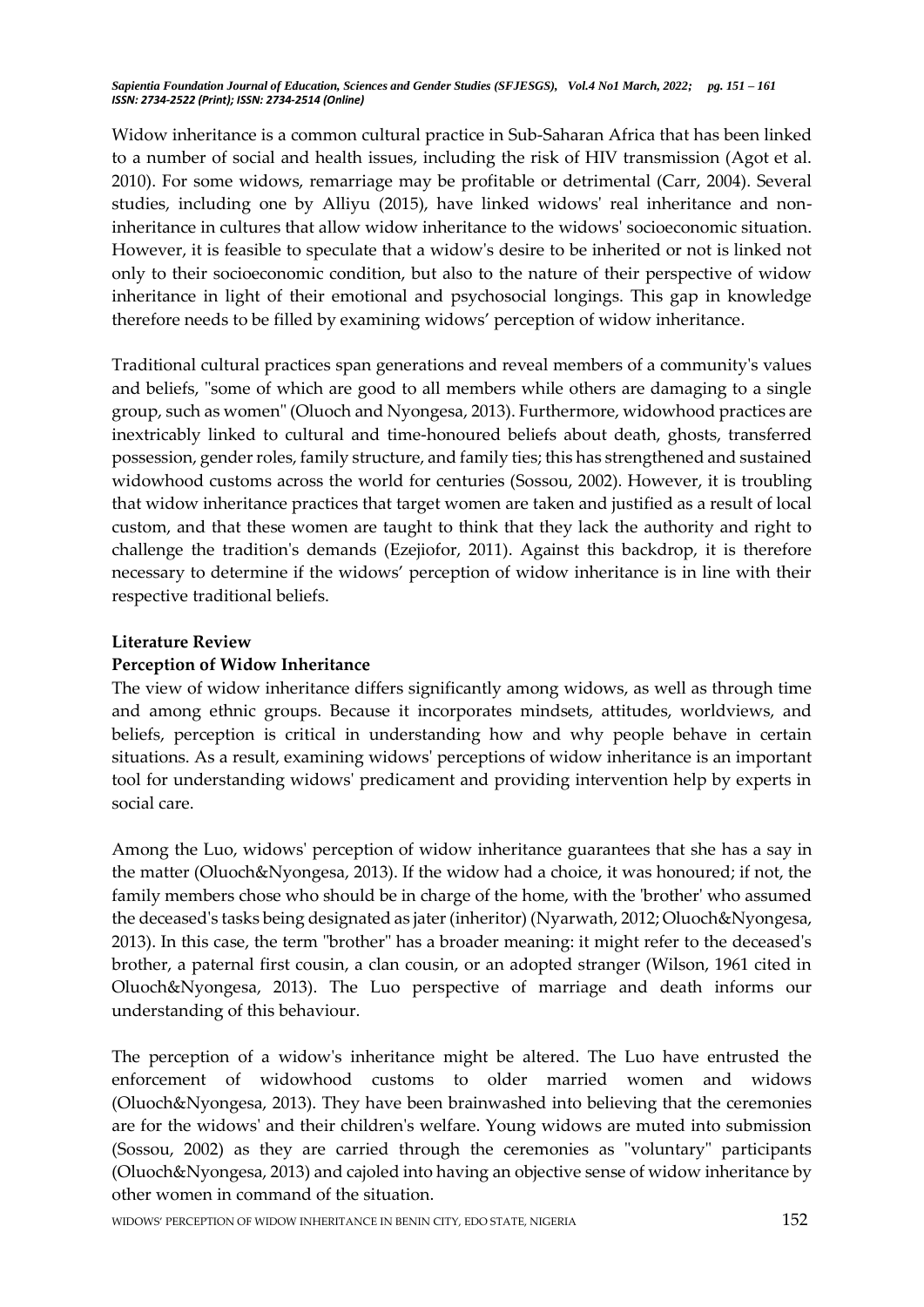It should be noted that the nature of perception that widows have of widow inheritance goes a long way to determine whether they reject being inherited or accept being inherited. Also, the nature of perception that widows have of widow inheritance is instrumental to their being happy widows or suffering either during their mourning period or post-mourning period.There is a paucity of literature on the perception of widows of widow inheritance. This situation provides justification for this present study as it will not only fill the gap in the body of knowledge in helping widows but will also boost the body of literature on widows' perception of inheritance.

# **2.4 Dispositions of Family Members towards Widow's Perception of Widow Inheritance**

Several people have conceptualised and portrayed the world as a "men's world" in disparaging ways, implying that women can only play second fiddle to males (Ezejiofor, 2011). They are expected to be dominated and subordinated by men, and their participation in political, economic, and religious activities, as well as other power-concentrated domains, is severely limited (Ezejiofor, 2011); not just in Nigeria or other poor nations, but also in affluent ones, is this the case. Women in Western nations are restricted from obtaining specific positions and even earn less than their male colleagues, demonstrating how widespread discrimination against women is.Patriarchy is the idea that most accurately describes this realistic view of society (Ezejiofor, 2011). The literature focuses on the impact that a widow's perspective of widow inheritance has on the behaviour of the late husband's family members. Widows' perceptions of widow inheritance, particularly when subjective rather than objective, may inspire negative behaviour and emotions from members of the deceased husband's family. This is supported by Nwosa (2005), who notes that among the Igbo, widows have traditionally faced "persecution" from the husband's family if they refused to participate in the practice of widow inheritance; although the situation of Igbo widows has reportedly improved (Nwosa, 2005), it appears that widows' perceptions of widow inheritance are very likely to lack the needed support, given the ability of such perceptions, when respected and complied with.However, it should be noted that there are cases where widows, as a consequence of their view, wish to be inherited but are unable to do so because their late husbands' family members refuse to cooperate. As a result, it is crucial to figure out what is at the root of the problem.

Furthermore, there may be instances where widows' original perception of widow inheritance is changed with one that allows them to fulfill certain goals. Dimkpa (2006) describes a civil worker who first despised widow inheritance but eventually gave in owing to the dread of being accused of murdering her spouse after she was exposed to most of the heinous widowhood procedures after his death. Widows in rural regions are subjected to what is known as ceremonial cleansing, which is based on the belief in certain cultures that death is not a natural event (Dimkpa, 2006).According to von Strueusse, reported in Dimkpa (2006), this might take several "forms, such as the widow bathing or sleeping with the husband's body, and the widow having sexual intercourse with her brothers-in-law." Widows in Nigeria are sometimes forced to participate in widow inheritance practices in order to "guarantee their husband's family's continued support" (Center for Reproductive Rights 2003,). Women who refuse to engage in widow inheritance have faced "all kinds of deprivations," according to one source, with many resorting to prostitution to sustain themselves and their families (Daily Independent, 2005).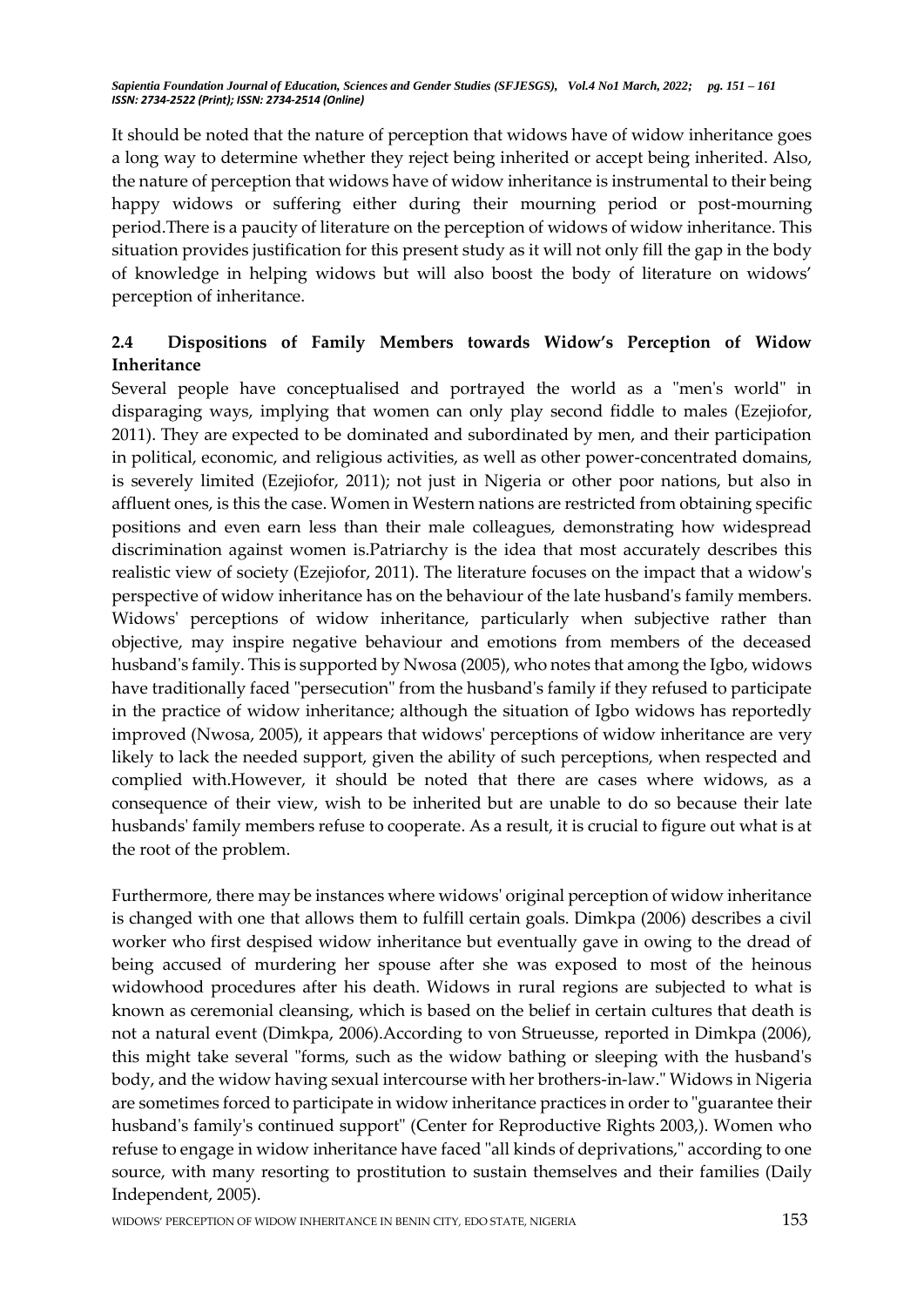Traditionally, all widows were inherited, with only a few women objecting if they had reached menopause and were unable to conceive additional children (Potash,1986 cited in Oluoch and Nyongesa, 2013). This tradition is still practised among the Luo today. Chira was dreaded by women. Chira is a native sickness that serves to protect Luo moral ideals or to keep "social and moral control over family and lineage life" (Sindiga, 1995:68 cited in Oluoch and Nyongesa, 2013). Chira can influence the offender as well as everyone in his or her family, particularly children.Not only were widows forced to keep the rituals alive, but family members also pressed widows to finish them so that they or other members of the lineage would not be afflicted by chira (Oluoch&Nyongesa, 2013). In a nutshell, in-laws' perceptions of widow inheritance and widows' perceptions of widow inheritance appear to be at odds. As a result, the purpose of this research is to verify this estimation assertion.

Furthermore, while it is critical to determine how widows' perceptions of widow inheritance impact their in-laws' behaviour, it is equally critical to analyse the elements that influence the perspective. Apart from other elements that may impact widow inheritance, it was learned from the respondents using qualitative instruments that - the family, the widow's position, and the property combine to decide the fate of a widow in a patriarchal culture, according to Alliyu (2015). The family, for example, plays a dominant role when there is no 'will' and there is a lot to distribute from the deceased estate among the family members; when there are obligations to share, the family barely intervenes (Alliyu, 2015).The involvement of the family in this issue of inheritance, on the other hand, is dependent on how good or terrible the family is. If there is a 'will' administered by a legal practitioner, the role of the family may be greatly limited; such a 'will' does not consider the wife or wives as part of the property to be shared because if the dead were alive, he would not want to share his wife or wives (though they are 'property' to him!) with any other man (Alliyu, 2015). In the case of widow inheritance, the position of the wife (wives) is also highly essential, if not the most important factor.

## **Theoretical Framework**

## **Cultural Interpretive Model**

In the cultural interpretation model, Kleinman (1997) analyses people's interpretations of cultural phenomena transmitted to them through their networks of relationships and interactions within the community, as well as how they see, comprehend, and make meaning of such phenomena. The primary premise of this concept is that individuals do not just acquire cultural phenomena and perform them; rather, they actively engage in their development and transmission. As a consequence, what may have been passed down to members of a society may be rendered impracticable by changes in and development of living conditions, and as a result, they have devised acceptable and appropriate adaptation mechanisms that, in the long run, become part of their cultural value system.

WIDOWS' PERCEPTION OF WIDOW INHERITANCE IN BENIN CITY, EDO STATE, NIGERIA 154 With regard to widows who are experiencing issues engendered by widow inheritance practices, the cultural interpretive model could be used to explain the socio-psychological bases responsible for the perceptions widows have of widow inheritance, how they act out their perception, and how they live with the results of their perception. Based on the interpretive model, the customs and beliefs of widow inheritance that have been transferred to members of the ethnic groups of widows may have been made impractical or practical by the changes in, and evolution of the social circumstances and values. Hence, widows should have formed appropriate perceptions that have become part of their cultural value system.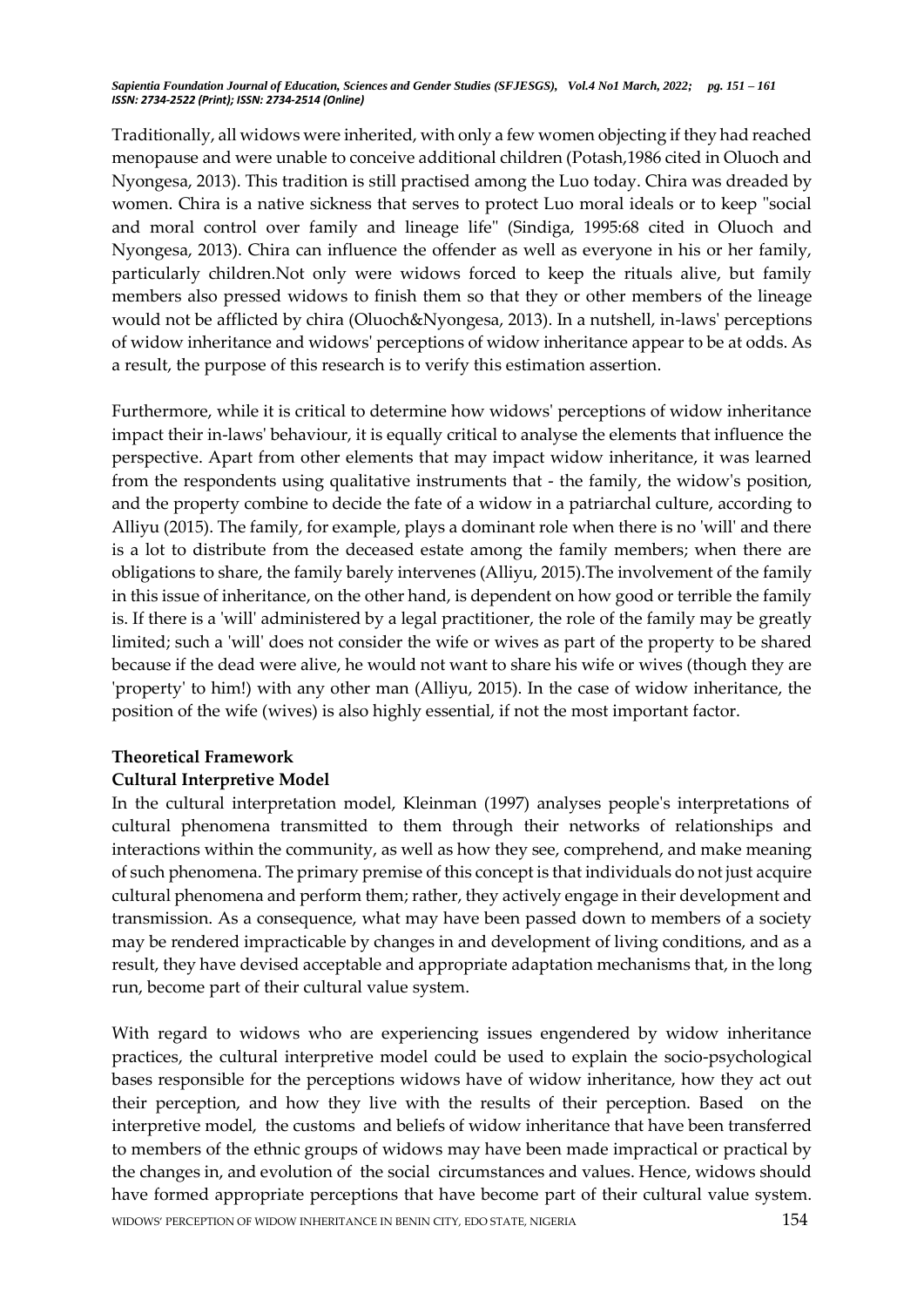Thus with the interpretation that widows give to widow inheritance practice in terms of the costs and benefits it holds for them, they may either be favourably disposed to getting involved in widow inheritance practices or not.

## **Research Methods**

The one-shot cross-sectional research design was used in this study. This was due to the fact that those who were chosen for the study were only contacted once in order to capture the nature of widows' perception of widow inheritance in Benin City, Edo State. The participants in this study were all widows living in the city of Benin who had gone through widowhood preparations. Due to a paucity of records on widows, the entire population of widows in Benin City cannot be determined. As a result, the purposive sample design and the snowballing sampling approach led the sampling technique used to acquire the qualitative data needed for this investigation. The instrument of data collection was an in-depth interview guide. Accordingly, 15 interviewees participated in 15 in-depth interview sessions.

The qualitative data was collected with the use of a semi-structured interview guide and a discussion guide. The interviewees who had been purposefully chosen for the interviews were notified, and after their approval had been acquired, a convenient day, time, and location for the numerous interview sessions were agreed upon. The numerous interview sessions were moderated by the researcher and study assistants, and the working languages were English and Nigerian Pidgin. The events of the several interview sessions were tape captured using an audio recorder. The qualitative data was examined manually using the content analysis approach. Transcription of the recorded interview sessions, sifting of the replies, and manually looking for reoccurring themes and ideas were all part of this process. These recurrent motifs were presented, analysed, and inferred from.

# **Results**

# **Perception of Widow Inheritance**

Widow inheritance is a common cultural practise in Sub-Saharan Africa that has been linked to a number of issues, including the risk of HIV transmission (Agot et al. 2010). For some widows, remarriage may be seen as favourable or detrimental (Carr, 2004). Several studies, like Alliyu (2015), have linked widows' real inheritance and non-inheritance in societies that allow widow inheritance to their socioeconomic condition. However, it is fair to speculate that a widow's desire to be inherited or not is linked not only to their socioeconomic condition but also to the nature of their perspective of widow inheritance in light of their emotional and psycho-social yearnings. This gap in knowledge therefore needs to be filled by examining widows' perception of widow inheritance.

WIDOWS' PERCEPTION OF WIDOW INHERITANCE IN BENIN CITY, EDO STATE, NIGERIA 155 To extract the interviewees' perception, be it favourable or unfavourable, they were asked to express their view about widow inheritance practices**.** In response, virtually all the interviewees submitted unfavourable perception of widow inheritance based on different reasons. Hence, for this study, the reasons opined by the interviewees for their overt unfavourable perception of widow inheritance were classified as subjective reasons, and objective reasons. Reasons that were subjective were regarded as the personal constructions of the interviewees which were meant to buttress their opposition of widow inheritance practices; and the objective reasons were the interviewees' deductions from generally accepted philosophies for why seemingly obnoxious practices, widow inheritance in this case,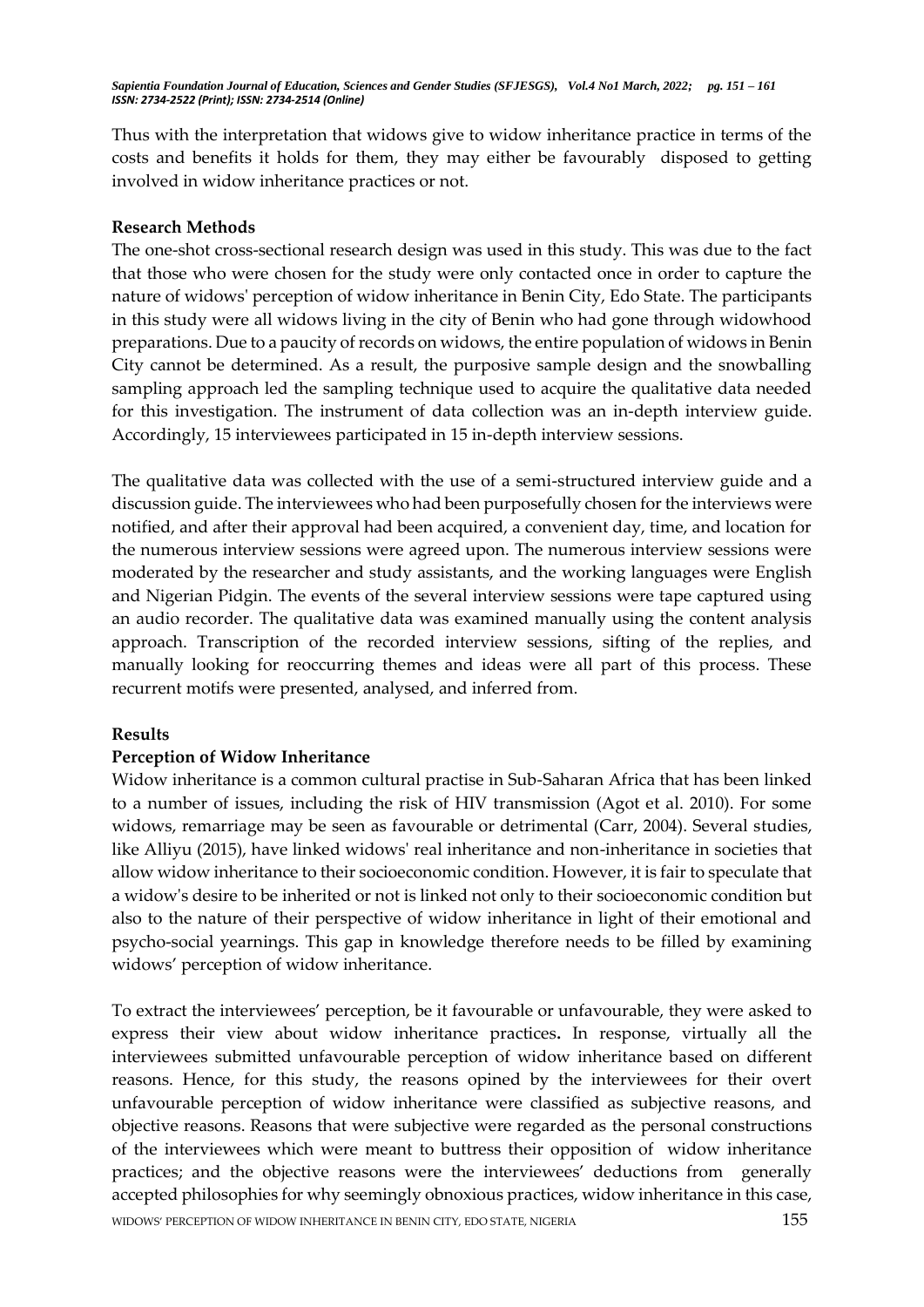ought to be abolished. The responses of interviewees who expressed unfavourable perception of widow inheritance based on their subjective reasons are captured below:

For me, widow inheritance is not a good practice at all. I said this because it is repulsive to remarry one's late husband's brother most especially when one was in good terms with the late husband. Even in my place, Aninri LGA of Enugu State. So when the husband dies, the widow is allowed to stay if she wants or go and remarry outside the family if she so wishes. It is only those widows who were not good to their husband that are usually maltreated after the death of her husband. In my place, widows are usually given assistance according to the capacity of the family **(55-year-old Interviewee; Igbo; Primary school educated; 16th January, 2017).**

In the olden days in most African societies, widow inheritance was a normal practice. It is not the best of traditional practices. Though women in those days accepted to be inherited, but they did not have a choice. It is a bad practice, and I will not advice anybody to key into it. Once you are married and your husband dies that closes that chapter, because the Bible says till death do us part. When he is gone that closes and ends the relationship. So widow inheritance should not be practiced, and should not be encouraged in this time and this day **(59-year-old Interviewee; Benin; University educated; 16th January, 2017).**

Though widow inheritance is practiced in my home town - Ikeduru in Imo State, I was not pressed by anybody to be inherited. I got married to my late husband as a young teenager and throughout the life and time of my husband I had no problem with my in-laws and as wife to their brother. So, they did not disturb or give me stress after the death of my husband. However, widow inheritance is not a good practice at all especially for young woman **(58-yearold Interviewee; Igbo; Not educated; 25th January, 2017).**

I'm from Akumazi in Ika Local Government Area of Delta State, widow inheritance is not practiced. However, I must say that it is a very bad practice and should be done away with in places where it is still being practiced **(64 year-old Interviewee; Ika; Primary school educated; 28th January, 2017).**

From the foregoing responses, the above set of interviewees were unfavourably disposed to widow inheritance practices owing to the subjective reasons that, it was disgusting for a widow to remarry her late husband's brother; that death of a husband severed all marital ties between a widow and her affines; that it should not be encouraged and practiced in a modernize 21<sup>st</sup> century; that it was not a good practice at all especially for young woman; and that it was a very bad practice and should be done away with. These submissions suggest that more and more women, including widows, are personally opposed to the widow inheritance practices. Hence, against cultural demands, most widows would vehemently reject being inherited by an affines.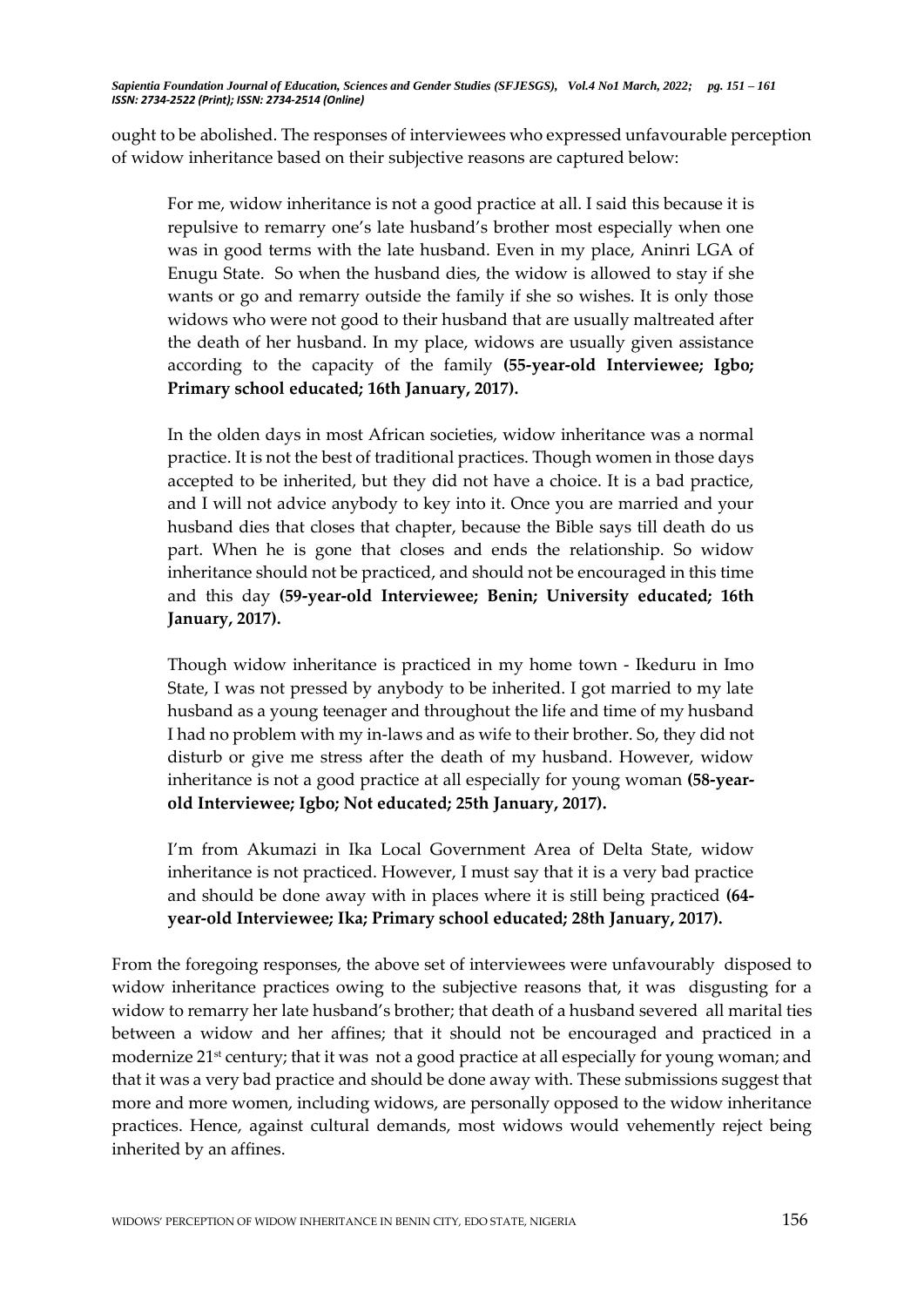Basing their unfavourable views of widow inheritance on the fundamental human rights and right to self-determination was the position of another set of interviewees. Their respective opinions are contained in their responses presented below:

Among the Benin people which I originally belong to, widow inheritance is not practiced. Also, among my late husband's people – the Itsekiri- they do not practice it too. The practice of widow inheritance is very bad; a widow ought to determine how she wants to live her life, not her in-laws. A widow should normally mourn her husband for the culturally approved period, after that she should leave, and decide what she wants to do with life. If she wants to remarry she should pray, and God will grant her, her heart desire; but if she does not wish to remarry good for her. This will enable her take proper care of her children. In my opinion, a widow should not remarry because when she remarries her new husband will not give her chance to take good care of her children **(62-year-old Interviewee; Benin; Primary school educated; 18th January, 2017).**

In my place, Aniocha South Local Government Area in Delta State, widow inheritance practices is not done. It is quite a very bad practice that widows should not be forced to get involved in. When the husband dies, his widow should be allowed to decide on how to organize her future. The woman should be allowed to take good care of the children left behind by the late husband **(60-year-old Interviewee; Aniocha; Secondary school educated; 18th January, 2017).**

Widow inheritance is a bad customary practice. I would not like to be inherited by my late husband's brothers. However, for a brother of a late man to remarry the late brother's wife is not a practice among the Benin people. So, none of my late husband's brothers made an attempt to inherit me as wife. The only practice that followed the death of late married man among the Benin is to contend for his property. They are still struggling for his property with me. The practice of widow inheritance is a wicked practice. Women should not be forced to marry a particular member or any member of her late husband's family. If it is the choice of widow to remarry after she done with mourning her late husband it should be someone of her choice who is not from the late husband's family **(70-year-old Interviewee; Benin; Primary school educated; 15th January, 2017).**

I don't like widow inheritance practice, because it is shocking and immoral for a younger brother to use what his elder brother use as a wife. It will also amount to a situation in which the widow is being exchanged or passed around like sex object **(39-year-old Interviewee; Ika; Secondary school educated; 25th January, 2017).**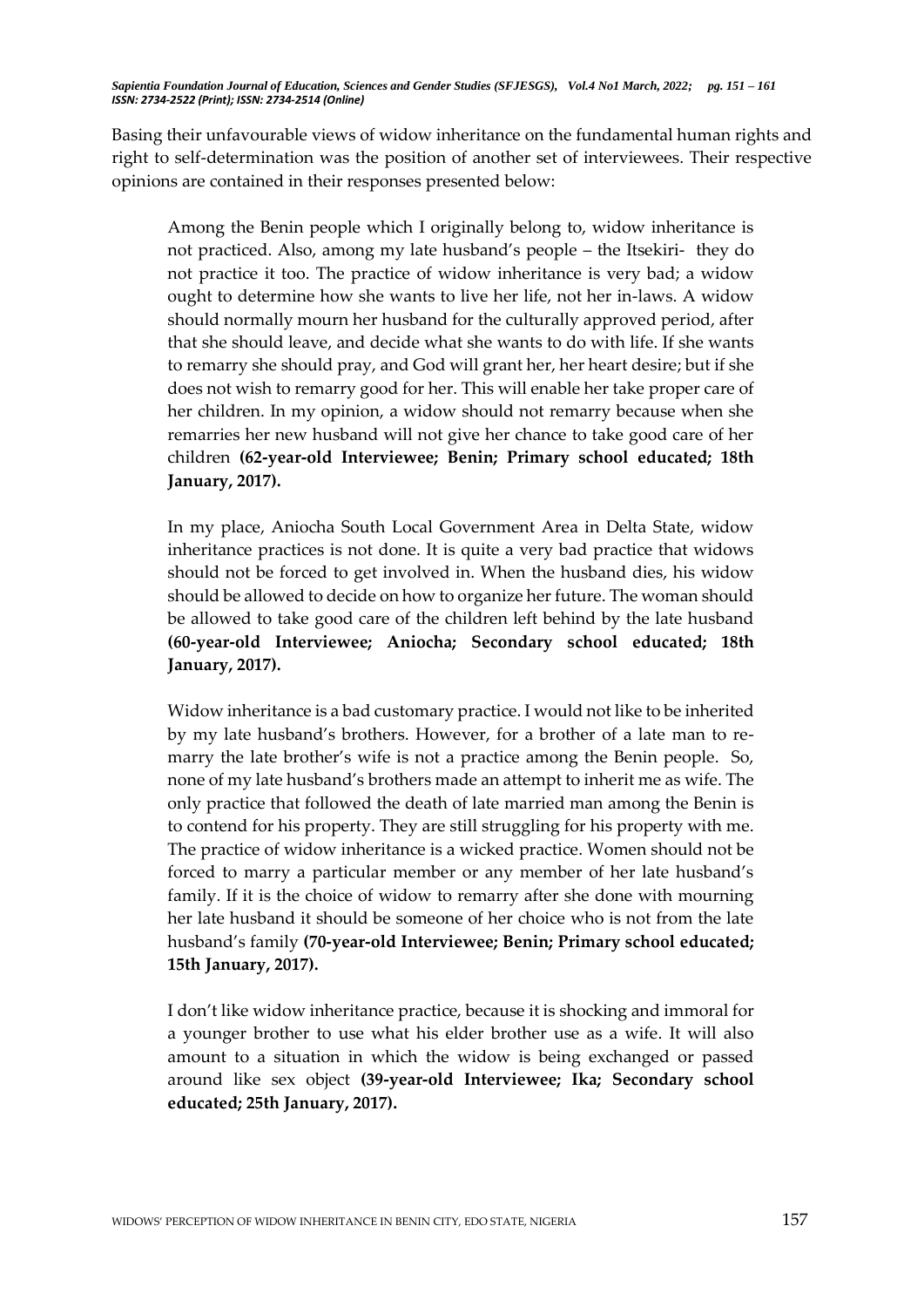# **Comparison of Widows' View of Widow Inheritance and the Tradition of Widow Inheritance in their Ethnic Groups**

Spanning generations, traditional cultural practices reflect values and beliefs held by members of a community, some of which are beneficial to all members while others are harmful to a specific group, such as women (Oluoch and Nyongesa, 2013). Additionally, widowhood practices are closely tied to cultural and traditional beliefs about death, ghosts, inheritance, feminine roles, family structure and family relationships; this has reinforced and perpetuated the old-age practices of widowhood in the world (Sossou, 2002). It is, however, problematic why practices such as these directed against widows are interpreted and justified as emanating from the peoples' tradition and these women are meant to believe that they cannot challenge the dictates of the tradition (Ezejiofor, 2011). Against this backdrop, it is therefore necessary to determine if the widows' perception of widow inheritance is in line with their respective traditional beliefs.

Interviewees for this present study were asked if their respective views about widow inheritance was in line with the tradition of widow inheritance of the their respective ethnic groups. Indications from the responses of the interviewees showed that their responses had three patterns. The first pattern of responses was the agreement of views with the tradition of ethnic groups; the second was the disagreement of views with the tradition of ethnic groups; and the third pattern was the partial agreement of views with the tradition of ethnic groups. Responses that fall under the first pattern which has to do with alignment of widow's view about widow inheritance and the tradition of their ethnic groups, are presented below:

In my place, it is not in our tradition to practice widow inheritance; and this is what I subscribed to too **(55-year-old Interviewee; Igbo; Primary school educated; 16th January, 2017).**

Widow inheritance is practiced a lot in my ethnic group. However, the practice is kind of now a thing of the past. This is in line with my view of widow inheritance. So they have realized it is not the best of traditional practices **(59 year-old Interviewee; Benin; University educated; 16th January, 2017).**

My view about widow inheritance is in line with the tradition of my ethnic group. It is not a practice that should be embraced in this modern time **(60 year-old Interviewee; Aniocha; Secondary school educated; 18th January, 2017).**

Of course my perception about widow inheritance is in accordance with the tradition of the ethnic group which is Benin. Though in the olden days it was practiced, but now it is no longer practice because it is bad that is how I also see it **(70-year-old Interviewee; Benin; Primary school educated; 15th January, 2017).**

WIDOWS' PERCEPTION OF WIDOW INHERITANCE IN BENIN CITY, EDO STATE, NIGERIA 158 Inferences from the above responses are that interviewees had unfavourable views and perception of widow inheritance, and these views and perceptions corresponded with the culture of the ethnic groups on widow inheritance which had no place for widow inheritance practices. Hence, in cultures in which widow inheritance practices are not harboured, widows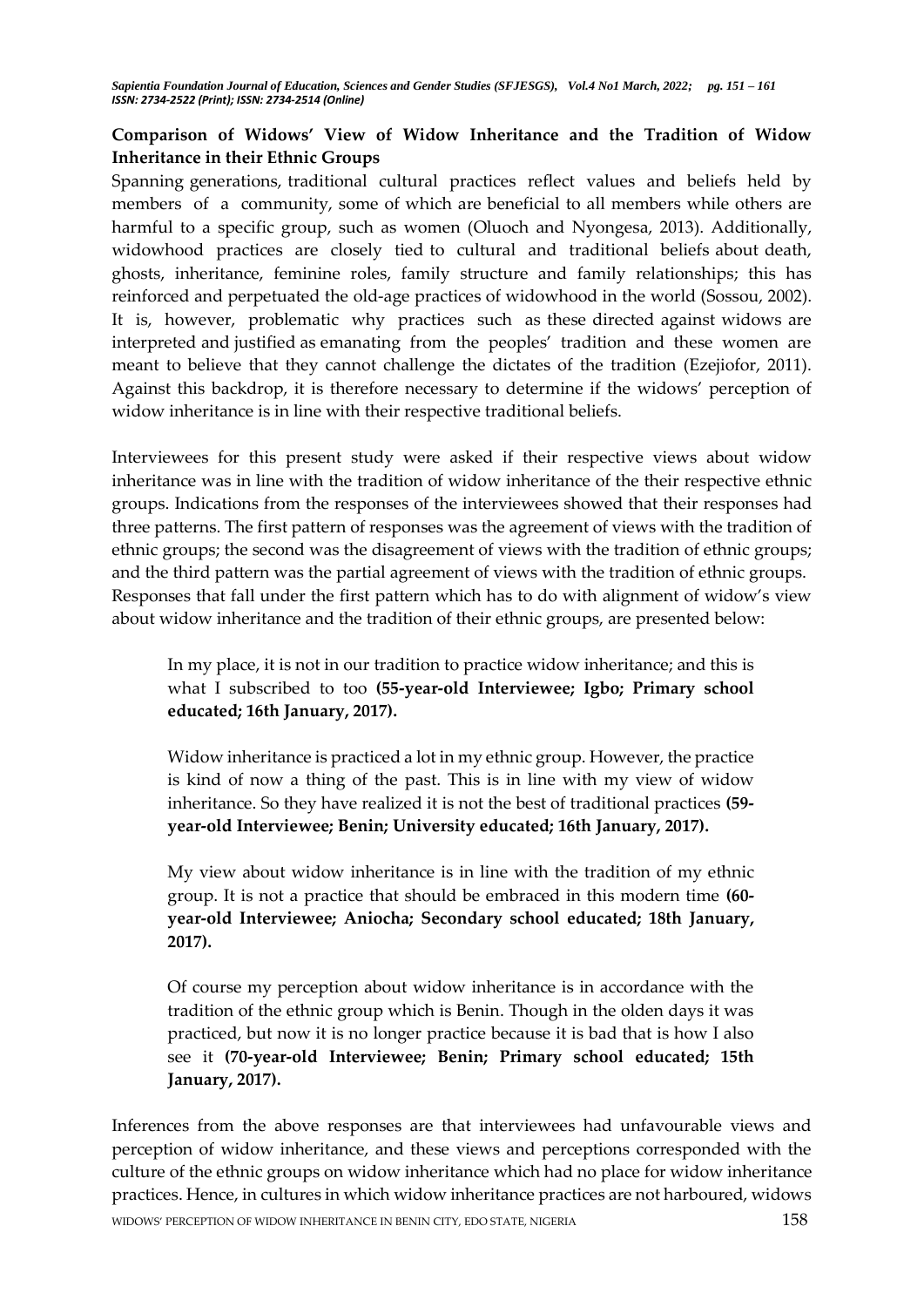do not have widow inheritance related challenging experiences from the behavioural dispositions of their in-laws.

Responses which fall under the second pattern of responses that relate to absolute disagreement between the views of widows about widow inheritance and the tradition of their ethnic group on widow inheritance, are presented below:

The way I see widow inheritance is quite different from the tradition of my husband's people. I remember how I advised the young widow I am assisting when she lost her husband who is from my late husband's extended family, to go and look for another husband to marry. The males from my husband's family were not happy with me for giving her that kind of advice. I had to apologize. Nevertheless, nobody came out to say he wants to marry her **(58 year-old Interviewee; Igbo; Not educated; 25th January, 2017).**

Though the tradition of my ethnic group permits widow inheritance, my view of widow inheritance practices is not in line with it, as I subscribe to its total cancellation **(39-year-old Interviewee; Ika; Secondary school educated;25th January, 2017).**

It could be deduced from the foregoing responses that there are some widows who are from cultures that still practice widow inheritance

Nevertheless, one of the interviewees submitted that her views about widow inheritance partially corresponded with the culture of her ethnic group. This constituted the third pattern of responses as earlier explained. Her response is:

My view about widow inheritance practices is partially not in line with the tradition of my ethnic group. Partially because widows have the option to be inherited or not to be inherited; for me it should be abolished totally **(64-yearold Interviewee; Ika; Primary school educated; 28th January, 2017).**

#### **Discussion**

Inferences from the responses are that the world at the moment is very civilized and modern; therefore, there is no place for barbaric practices that would infringed upon the rights of individuals. Keya (2013) equally reported that of recent, widow inheritance is condemned by politicians, churches and members of the civil society. Accordingly, this set of interviewees were disapprovingly disposed to widow inheritance practices as a widow has the right to determine who she wants to marry, how she wants to live her life, and organize her future and after the death of her husband. Furthermore, these interviewees based their condemnation of widow inheritance practices on the common viewpoint that the practice would not enable inherited widow to take proper care of the children left behind by the late husband. This might play out when she would have to share all forms of the attention between her new husband and the children that is if the children are living with her and the new husband; or when the new husband would not want to have the children in his house since they are not his. Moreover, this set interviewees decried widow inheritance, because it was immoral, detestable and presented and equate the widow as a property.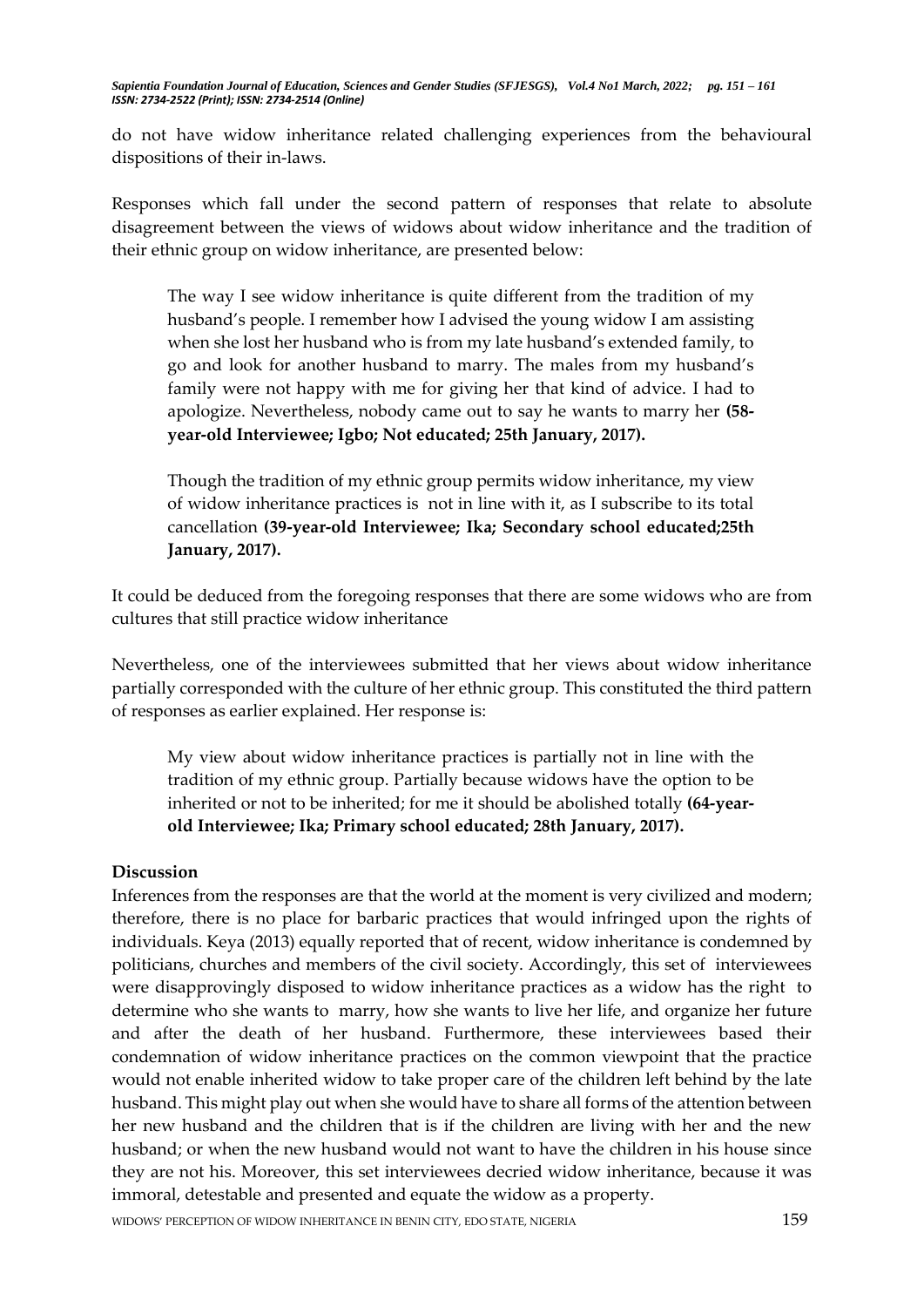It could be deduced from the responses that there are some widows who are from cultures that still practice widow inheritance. but their unfavourable views about widow inheritance are not in tandem with the culture of their ethnic groups that still favour widow inheritance. This category of widows is those who usually encounter troubles that translate to the unpleasant experiences when they tend to push their views of widow inheritance against the culturally enforced views of their in-laws. Nevertheless, one of the interviewees submitted that her views about widow inheritance partially corresponded with the culture of her ethnic group. This constituted the third pattern of responses.

The widows who participated in this study in their responses affirmed that the partial alignment between her views of widow inheritance and the culture of her ethnic group was the based on the fact that the practice of widow inheritance was characterized by the choices of the widow involved to either accept being inherited or reject being inherited. This pattern of response suggests that widows, in cultures where the widows can accept or reject being inherited, could possibly have palatable experiences when the ritual to be performed for rejecting being inherited is well done.

## **Conclusion**

This study examined widows' perception and the experiences they face about widow inheritance in Benin City. Reasons bordering on modernity and fundamental human rights are the basis on which virtually all widows abhor widow inheritance practices. The logic behind widow inheritance is to ensure that the property of late man is not arrogated to a different man who the widow might get married to. In modern times, the greed of a late man's family members could be the driving force behind the practice of widow inheritance, and the subsequent sordid experience that a widow might have when she rejects being inherited. Hence, practicing of widow inheritance is now more of a family arrangement than aethnocultural arrangement. In cultures and families in which widow inheritance practices are not harboured, widows do not have widow inheritance related challenging experiences from the behavioural dispositions of their in-laws.

More often than not the perceptions of widows of widow inheritance practices correspond with the position of their ethnic group and their in-laws on the issue. There are some widows who are from cultures that still practice widow inheritance, but their unfavourable views about widow inheritance are not in tandem with the culture of their ethnic groups that still favour widow inheritance. This category of widows are those who usually encounter troubles that translate to unpleasant experiences when they tend to push their views of widow inheritance against the culturally enforced views of their in-laws.

# **Recommendations**

Husbands and fathers should be sensitized to write will which will stipulate how their property and valuables will be appropriated among members of his nuclear family and where necessary members of his extended family. This will help protect widows from being shortchanged by their in-laws. Members of the public should informed and sensitized about the professional services of social workers in Benin City and in Nigeria at large so that widows will know and/or be directed by concerned friends and family members on how to obtain professional help and care when they are being distressed by their in-laws.